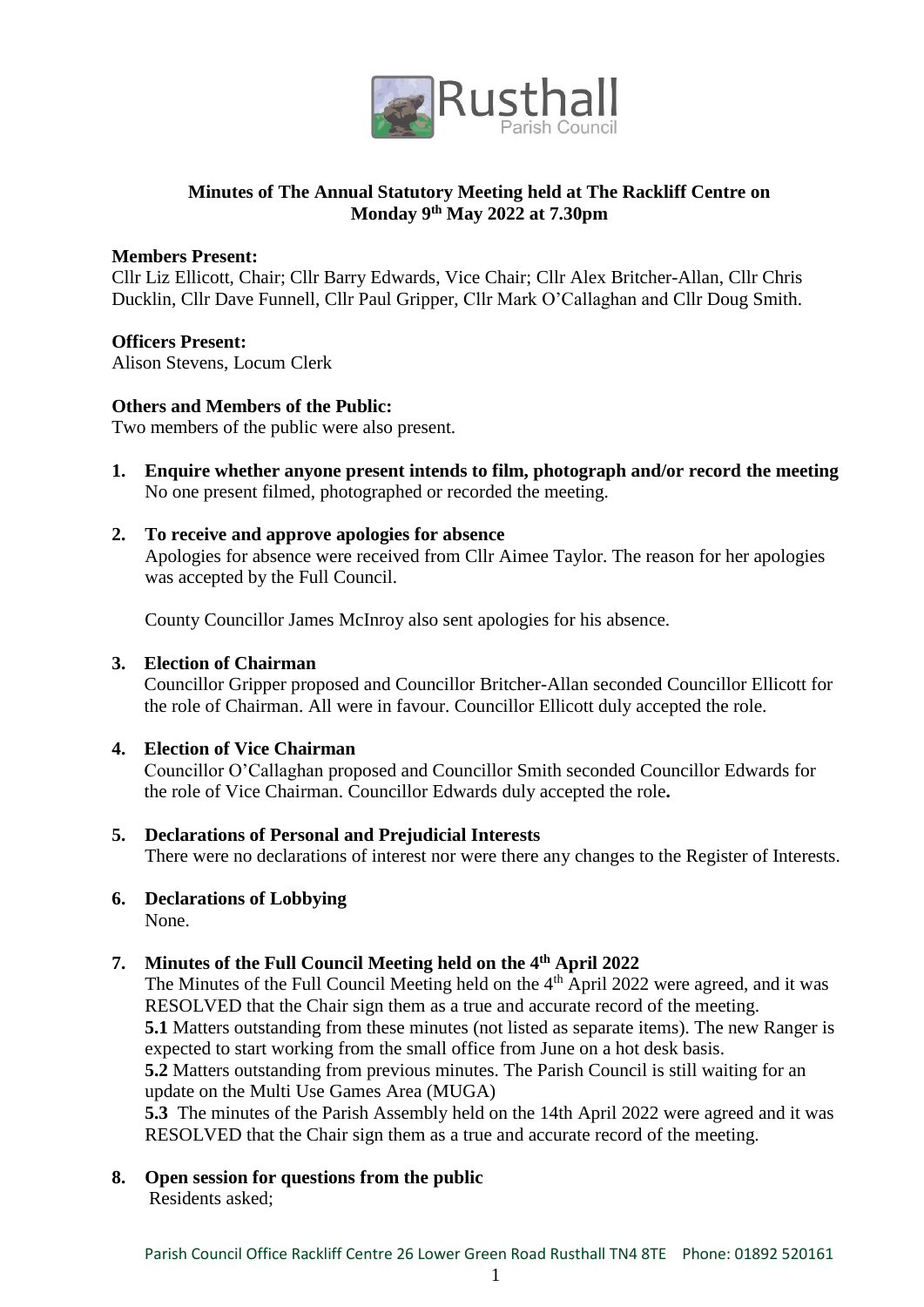- i. If the Parish Council is aware of a fundraising event called Rusthall Rocks which is being held on the  $9<sup>th</sup>$  July to raise money for Ukraine. A temporary entertainments licence has been applied for which indicates it should be a one off event. Details of the licence can be found on the Sevenoaks District Council website.
- ii. For two benches to be repaired in Nellington Road. The benches are also covered by overgrown vegetation. Councillor Britcher-Allan said she will sort out the repair issue and Councillor Funnell, confirmed he will arrange for the vegetation to be cut back. The Parish Council understands that both benches are owned by Tunbridge Wells Borough Council.

Mr Heasman, from Speedwatch sent a written report in which he said;

'I met with Liz Ellicott and James McInroy this week to discuss further rollout of 20mph signs/roundels. During our walk to review the potential sites I suggested a change that would help slow traffic using Meadow Road/Ashley Gardens as a 'rat run' through to Southborough/Tonbridge and the A21.

In essence there are 2 crossroads on the length of Meadow Road and Ashley Gardens. These are Erskine Park road and Ashley Park/Ashley Park Close. The SW team have witnessed a number of near misses on both of these junctions and I've also witnessed others as I am a Meadow Road resident. Those that I've seen I've recorded on the TWBC near miss register. The problem is that vehicles exiting these roads to cross Meadow Road/Ashley Gardens cannot see up or down Meadow Road/Ashely Gardens until the front of the vehicle is well out into the road - hence the number of incidents.

I suggested that by changing the priority of these junctions so that traffic using Meadow Road/Ashley Gardens has to Stop/Give Way to traffic coming out of Erskine Park Road or Ashley Park/Ashley Park Close. A number of benefits will be gained. It will force traffic to slow down at 2 places down the length of Meadow Road/Ashley Gardens thus reducing the overall speed of these 2 roads. It will also slow traffic passing the Mary Caley rec - Adults and Children regularly cross the road here. So improved safety along with reduced speed. NB - we held an SW session by the Mary Caley Rec - Out of 66 cars that came down towards the Rec 22 were above 25mph with one recorded at 36mph - in a 1hour session! Over 30% well in excess of the 20mph limit!'

His report was delegated to Councillor Ducklin for further consideration.

**9. Session for County and Borough Councillor on matters concerning the Parish** There was no report from the County Councillor on this occasion.

Councillor Funnell said;

- it has been a quiet month at the Borough Council because it was election time.
- He has received a couple of complaints, one about the lack of enforcement for those who break the 20mph speed limits and one about Rusthall Rocks.

Councillor Britcher-Allan said;

- she has still not received any updates about the electric vehicle charging points.
- she is dealing with a case of a resident facing homelessness.

# **10. Appointment of Committee Members**

- **10.1** Finance Committee Cllr O'Callaghan, Cllr Edwards, Cllr Ellicott, Cllr Funnell and Cllr Smith.
- **10.2** Highways & Transport Committee Cllr Ducklin, Cllr Edwards, Cllr Britcher-Allan, Cllr Smith, Cllr Funnell, Cllr O'Callaghan, Cllr Taylor and Cllr Gripper.
- **10.3** Planning Committee Cllr Edwards, Cllr Britcher-Allan, Cllr Ellicott, Cllr

Parish Council Office Rackliff Centre 26 Lower Green Road Rusthall TN4 8TE Phone: 01892 520161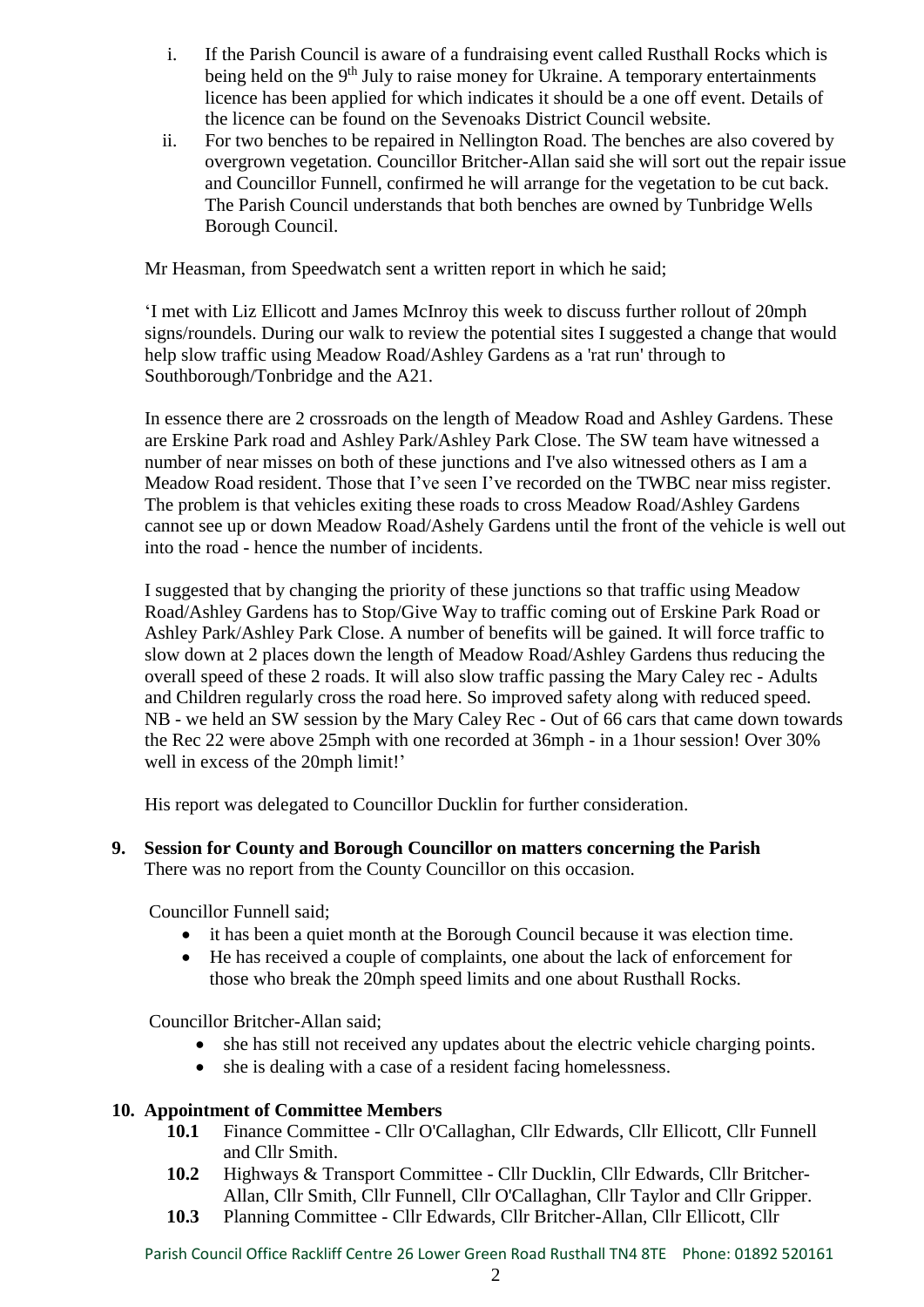Ducklin, Cllr Taylor and Cllr Smith.

- **10.4** Allotments Committee Cllr Smith, Cllr Edwards, Cllr Ellicott, Cllr Gripper, Cllr Funnell and non-voting members Miss S French and Mr L Banks.
- **10.5** Environment Committee Cllr Britcher Allan, Cllr A Taylor, Cllr Liz Ellicott, Cllr P Gripper and non-voting members Jenny Blackburn; Jayne Sharratt and Phillip Wheeler
- **10.6** The High Weald Councils Aviation Action Group (HWCAAG) Cllr L Ellicott.
- **10.7** Common Conservators Cllr P Gripper.
- **10.8** Pond Warden Ms J Blackburn.

# **11. Kent Association of Local Councils (KALC)**

Cllr Ellicott, Chairman was approved as KALC representative and Cllr Edwards, Vice-Chairman was approved as her deputy.

#### **12. To review the effectiveness of the system of Internal Control**

It was RESOLVED to approve the Statement of Internal Control which will now be added to the website.

#### **13. To approve the Annual Governance Statement for 2021** - **2022**

 Councillors RESOLVED to approve Section 1 of the Annual Return for the year-ending 31st March 2021 which was then signed by the Chair and Officer Stevens.

# **14**. **To approve the Accounting Statements for 2021** - **2022**

 Councillors RESOLVED to approve Section 2 of the Annual Return, the supporting Bank Reconciliation and the Explanation of Significant Variances for the year ending 31<sup>st</sup> March 2022. Section 2 was then signed off by the Chair and was also signed before the meeting by the Locum Responsible Finance Officer.

- **15. To agree the dates of inspection period for the accounts as the 13th June to 22nd July**  2022 – Approved.
- **16. Finance update –** Cllr O'Gallaghan had no worries about the accounts and nothing new to add.
	- **16.1** Accounts for Payment the following payments were approved;

|                       |             | $\underline{\underline{\mathbf{f}}}$ |                              |
|-----------------------|-------------|--------------------------------------|------------------------------|
| Capel Groundcare      | <b>BACS</b> | 76.80                                | Strimming and matting        |
| Microshade            | <b>BACS</b> | 245.98                               | Computer hosting             |
| Simply Shredding      | <b>BACS</b> | 18.00                                | Shredding                    |
| Linda Neusten         | <b>BACS</b> | 6.15                                 | <b>Expenses</b>              |
| The Living Forest     | <b>BACS</b> | 307.20                               | <b>Fallen Ash Tree</b>       |
| Omni Skips            | <b>BACS</b> | 780.00                               | Asbestos clearance           |
| <b>KALC</b>           | <b>BACS</b> | 1509.94                              | Annual subscription          |
| Viking                | <b>BACS</b> | 65.66                                | Stationery                   |
| C May                 | <b>BACS</b> | 260.00                               | Locum RFO April              |
| <b>HMRC</b>           | <b>BACS</b> | 168.47                               | NI Month 1                   |
| J Mathews             | <b>BACS</b> | 28.75                                | <b>Refund Allotment Rent</b> |
| Capel Groundcare      | <b>BACS</b> | 57.60                                | Strimming                    |
| Capel Groundcare      | <b>BACS</b> | 436.13                               | <b>Groundcare Contract</b>   |
| <b>Alison Stevens</b> | <b>BACS</b> | 2208.30                              | Locum Clerk                  |
| K Watson              | <b>BACS</b> | 735.55                               | Month 2 Salary               |
| Linda Neusten         | <b>SACS</b> | 851 66                               | Month 2 Salary               |
|                       |             |                                      |                              |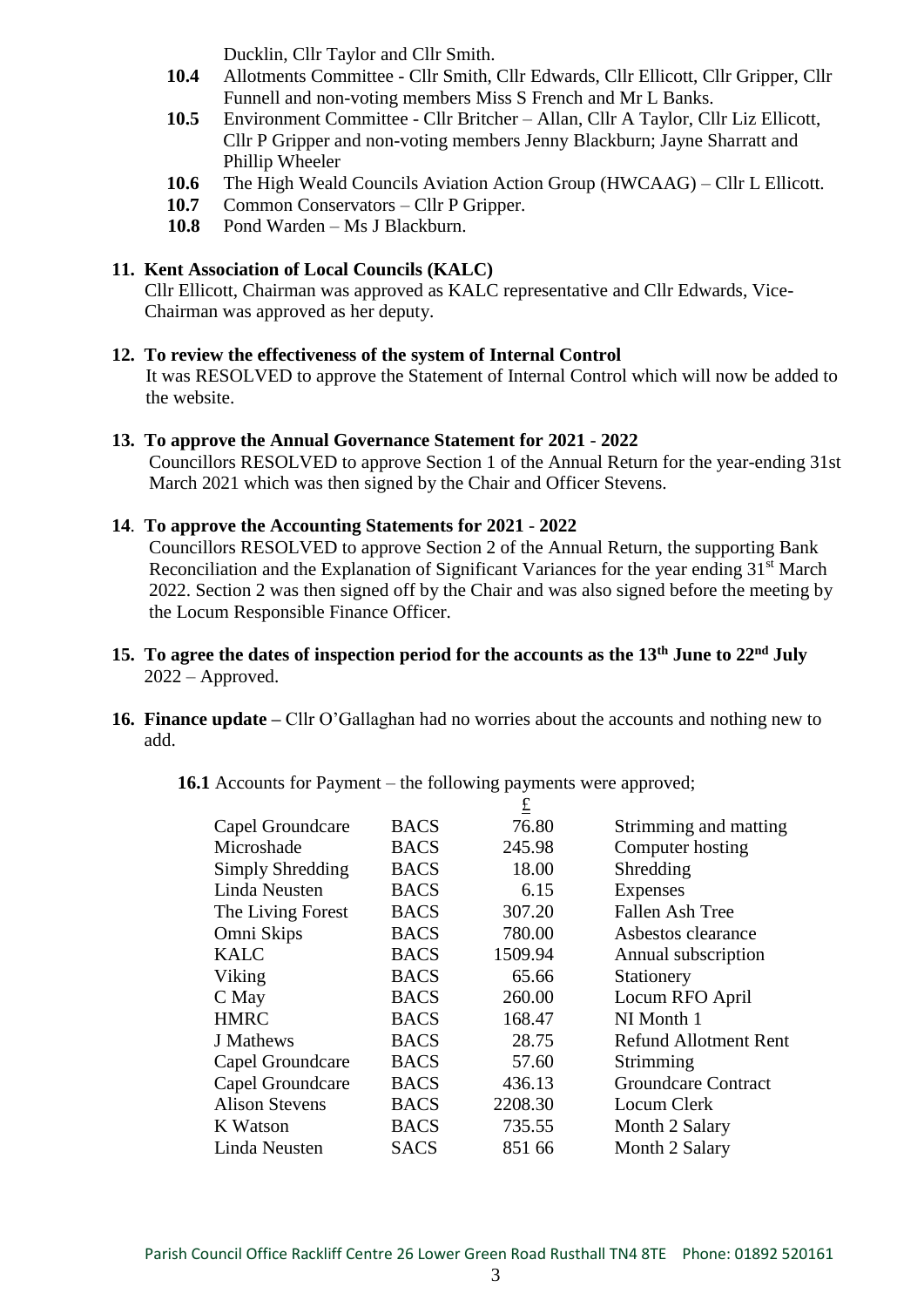# **16.2** Rackliff Centre –

- i: to consider replacing the boiler update Councillors RESOLVED to delegate this item to the Environment Committee so they can research greener options.
- ii: to consider more extensive drainage works Councillors RESOLVED to accept the price for the work recommended in the Go-Flow Drainage Report at a total cost of £1125 plus VAT.
- **16.3** Local History Group Request At the last Finance Committee Meeting Councillors were advised that the Rusthall Local History Group was about to close and they were asked to consider minding the funds on the group's behalf until a decision is made on how the money should be spent. The Locum RFO offered to check with the Internal Auditor to make sure Rusthall Parish Council can legally carry out the request.

He has since confirmed that the money can only be gifted to the Parish Council to spend on historical issues (that the society can advise us of) and only councillors can be signatories. The Clerk will let the History Group know.

**16.4** Tunbridge Wells Citizen's Advice **–** Grant Request – Councillors carefully considered the request and RESOLVED to award Citizen's Advice a grant of £2000.

Councillor Smith said it is unlikely they will go back to holding their sessions in the Doctor's Surgery because every room is now being used.

# **17. Environment Committee update**

**17.1** RESOLVED to adopt the draft minutes of the Environment Committee Meeting which was held on the  $25<sup>th</sup>$  April 2022.

# **18. Highways and Transport Committee update**

 **18.1** RESOLVED to adopt the draft minutes of the Highways and Transport Committee Meeting which was held on the 28th April 2022.

### **19. Chair's Report –** Cllr Ellicott said;

.

- i. She met County Councillor McInroy with Mr Heasman and is happy to push forward the suggestions made by the latter in the public session.
- ii. The Highway's contractors have until the middle of June to renew the faulty roundels in the 20mph zone.
- iii. County Councillor McInroy suggested approaching the landowner who might be agreeable to having a mirror on their property at the junction of Lower Green Road and Ashley Park Road. The landowner would have to accept liability though.
- iv. There was a low turnout at this year's Parish Assembly so she suggested advertising it more extensively next year. This years was arranged at short notice because of the situation with Covid.
- v. The Parish Council has received a mixed response to the bunting in the High Street.
- vi. The Sea Cadets are going to attend the lighting of the beacon on the  $2<sup>nd</sup>$  June. They will play the bugle call.
- vii. She visited the opening of the Amelia Scott and was very impressed by what she saw.
- **20. Officers' Report –** The price to fit the defibrillator in the new position has now been agreed and the contractor is going to visit the landlady of The Toad to agree a date for the work to take place,